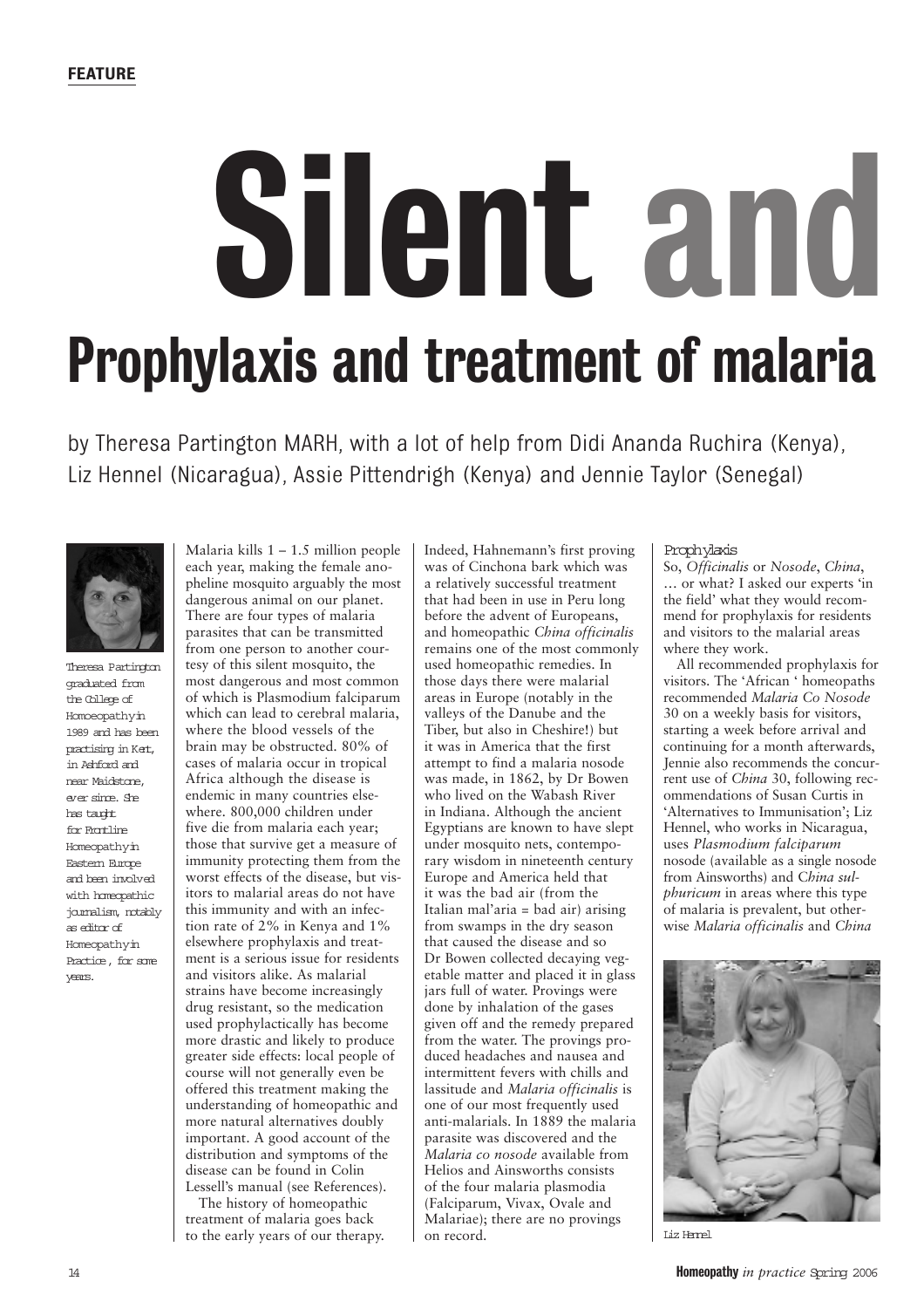

# deadly

(as is recommended by Colin Lessell)*.* For residents they all tend to give the treatment less often, varying frequency according to time of year, and upping it for travel to specific high-risk areas. The weak, the young and the elderly may also need more regular preventives, says Liz. Support remedies in the form of *Chelidonium* 3x or *Neem* 2x can also be used. Assie Pittendrigh says she prefers to use *Chelidonium* rather than *China* in case the patient does get malaria and ends up on quinine-based treatment and anyway likes to save the *China* for treatment of the disease.

Didi Ananda Ruchira has the following tale to tell:

I had the brother of a Congolese friend visit me. As a parting gift I gave him sufficient Neem 2x tincture to administer to his family which, like the rest of his village, had suffered a lifetime of chronic malaria. They were to take 5



Didi Ananda

drops twice a day for 3 weeks. After that he was to give the family a water dose (in order to stretch the medicine) of Malaria nos. every month, i.e. 1 globule in a 1/2 litre of water, shaken up and a teaspoon dispensed to every member of his family.

Neem (Azadirachta indica), an Indian tree that grows plentifully in malarial qualities. At Abha Light we produce our own tincture which we usually administer as 2x. A threeweek course can neutralize the parasite, expel it and help eliminate the chronic condition. The follow-up monthly dose of Malaria nosode is a back up to further protect the person and help them to remain free of malaria. A year later, my friend passed

Kenya, is well known for its anti-

through Nairobi before and after

### Malaria kills 1 – 1.5 million people each year

a visit to his Congo village home. He told me that when the news went out that he was carrying the malaria medicine (I gave him a quantity) the whole village turned out for doses. It appears that his family of 15 was the only family malaria-free for the previous year.

There are of course many nonhomeopathic but natural aids to preventing malaria. Assie recommends the following:

- Geranium aromatherapy oil diluted as an anti-insect lotion;
- Rub fresh lime on your skin (residents in Kenya use this) for same purpose as above;
- Avon Woodland Fresh skin lotion works a treat (much

cheaper than Jungle Juice);

- Neem tea (very bitter) half a cup daily as prophylactic used by local people. (Neem is considered a cure for many other things besides malaria). Also available as an anti-mosquito cream but Assie has not personally found this to be very effective.
- And from Didi:
- First: Be sensible mossie nets – very 'naturopathic', and use repellent from just before sunset to sunrise (the active times for the anopholes mosquito in particular).
- Mossies and malaria parasites love a clogged up, sluggish liver! It's what makes some people so 'delicious' that they are constantly bitten. So clean out your liver, and get yourself unconstipated, before travelling. I have known people with strong, healthy livers to pass through mossie-laden lands unaffected.
- Nearly anything bitter that will tone the liver and 'bitter' the blood, such as grapefruit seed oil, neem tincture, china tincture etc will be prophylactic against malaria (and go a long way against other infections such as typhoid and cholera).
- The inner white of the peel of grapefruit contains quinine-like chemicals. Bring a couple along with you. (Kenya and South Africa have fresh grapefruit available) Enjoy the fruit the first day, and save the peel (try  $\triangleright$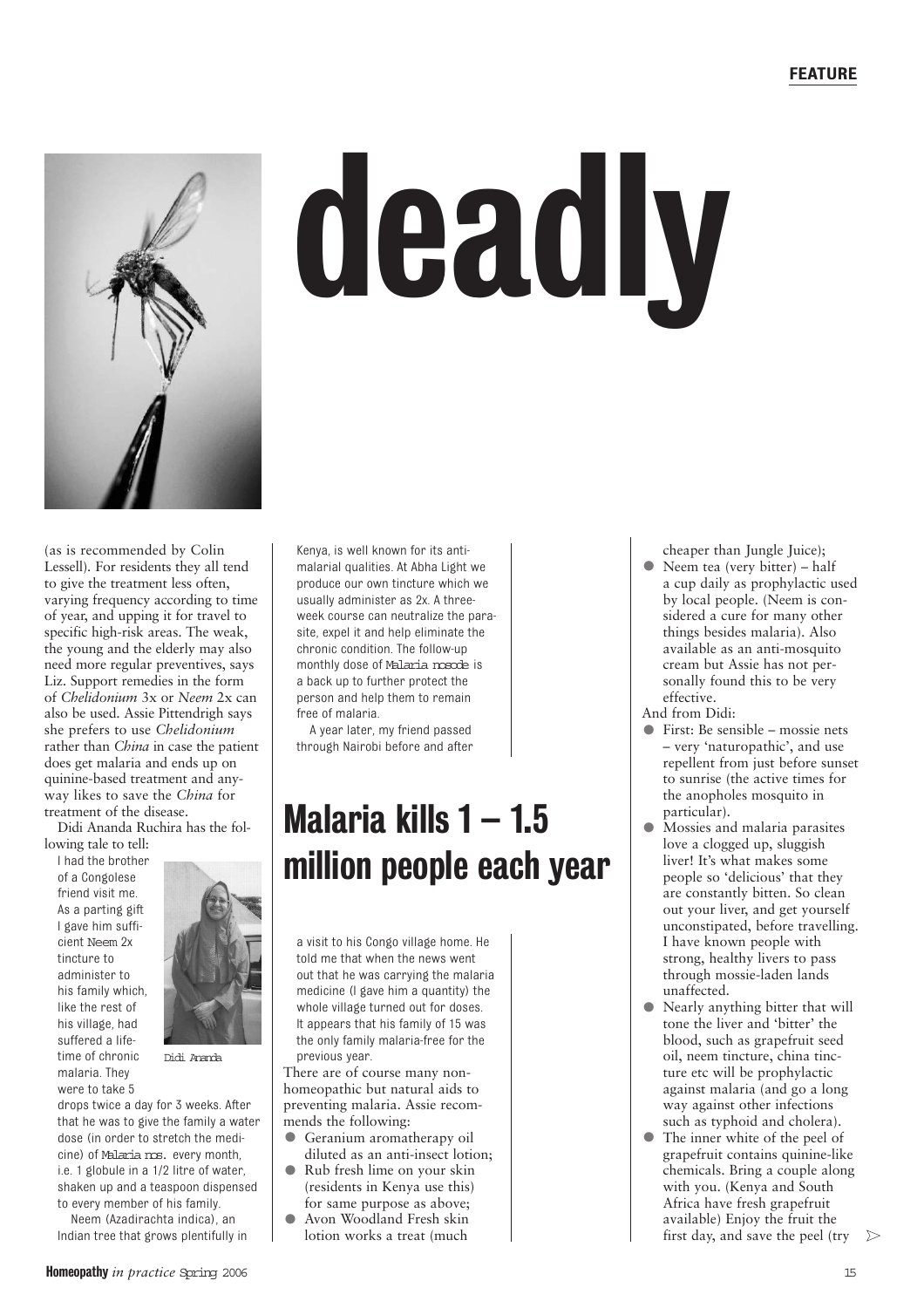

For books on homoeopathy, herbals, general medical and flower and bush essences for the beginner right through to the professional.

We stock hundreds of titles including standard texts such as: Murphy's Repertory and Remedy Guide; Kent; Boericke; Clarke plus a very wide range of books on therapeutics, philosophy and methodology, and sole stockist for the popular Repertory of Meditative Provings. We also stock Merck manuals and Herbals as well as a range of texts on all the different types of flower essences, iridology and Chinese medicine

> Visit our website and see for yourself! We will post to anywhere in the world.

## www.serpentinabooks.com

louisa@serpentinabooks.com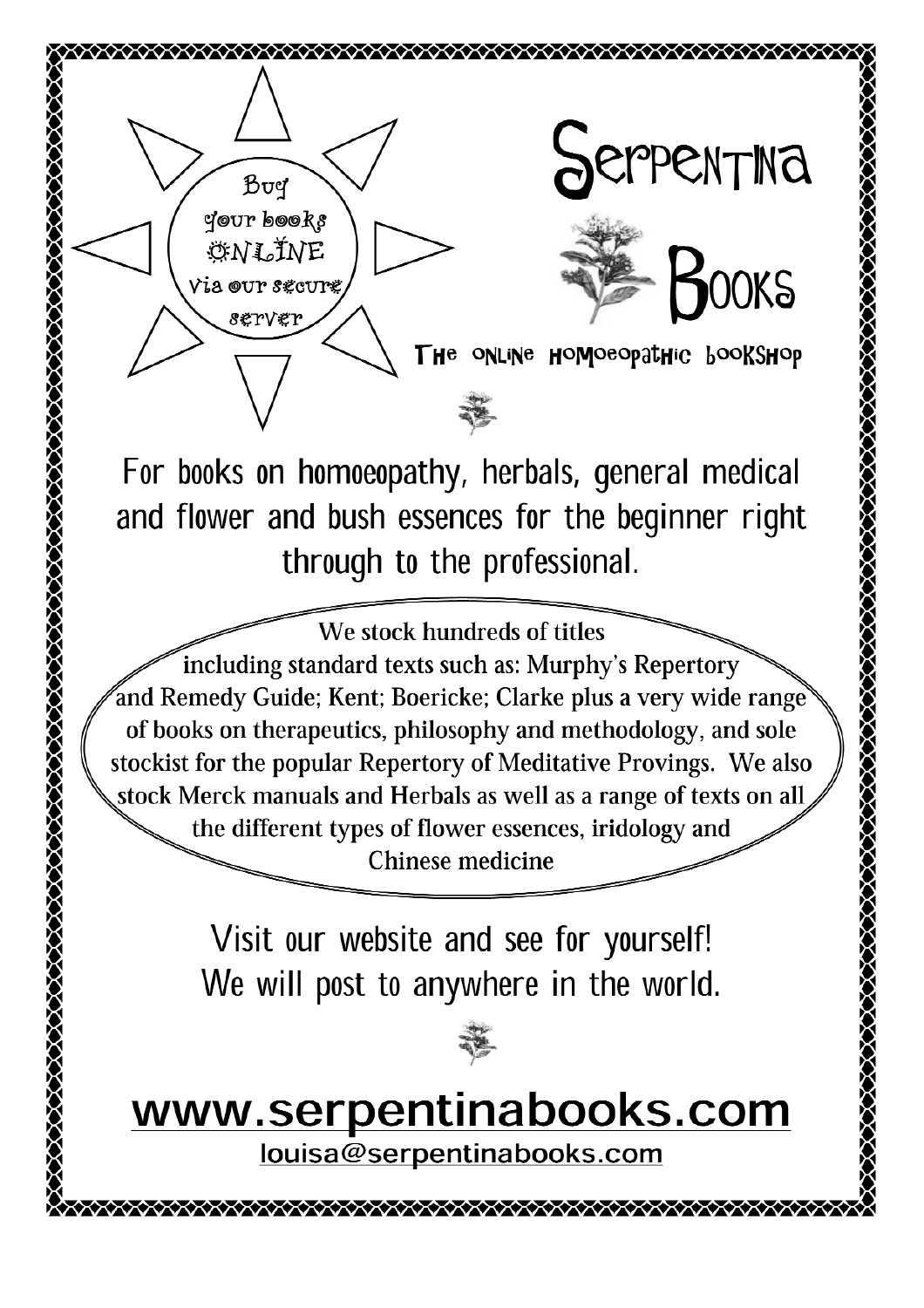#### Artemisia annua (also known as Sweet Wormwood, Sweet Annie or qing hao)

This traditional Chinese herbal anti-malarial is the source of artemisinin which, having been discovered by scientists in Chairman Maos China in the 1960s and initially kept under wraps, is now at the forefront of conventional malaria treatment. It destroys the malaria parasites in the infected person and reduces fevers; it is notably successful in those parts of the world where earlier drugs have lost their effectiveness. The herb itself is also readily available in powders and teas etc. but as a potentised remedy it has proved harder to source and, surprisingly, does not appear to have been proved.

Artemisia annua is a member of the Compositae family, which also includes Arnica, Bellis perennis, Calendula, Eupatorium and Echinacea and is known in Sankarans schema for its association with trauma, injury and shock. Other Artemisias include Artemisia vulgaris, Abrotanum, Absinthium and Cina, all known as wormwoods for their anti-parasitic action as herbs and associated to varying extents with worms in their homeopathic materia medica pictures.

As a group, however, their main indications homeopathically have been in the areas of epilepsy and menstrual disorders. Abrot. is also characterized by rheumatism and digestive problems, Absin. by delirium and hallucinations and Cina by headache, abdominal cramps, irritability and, of course, worms; in Art-v. there are violent sweats, abdominal cramps and headaches. All have restlessness and amelioration from motion and, except for Abrot., are in the rubric intermittent fever (Murphy). Bearing in mind that convulsions and abdominal cramps and joint pains are symptomatic of cerebral malaria, and malaria is a disease borne by parasites, it is possible to see a potential malarial picture in the provings from this plant family. However, a clearer correspondence can be seen in any one of the remedies mentioned by our contributors as useful, and the Artemisias have not, in truth, gained a clinical reputation in this area. Perhaps what we need now is a proving of Artemisia annua itself to be conducted and some clinical trials, or if someone somewhere has already done that, for the results to be made generally available.

preserving it by drying it out in the shade on a hot day). Eat a thumbnail size section of the inner white peel daily while on tour.

- Neem tincture, oil or leaf taken daily, five drops or a teaspoon of leaf (stirred in cold water or as a tea).
- My friend from USA had good success with Spilanthes achmella herbally (half a dropper three times a day). She writes:

• My son and I have used Spilanthes tincture (3 times a day) with good results, he in West Africa and I in India. To my delight, although I'm usually a mosquito magnet, the critters actually fled from me while I was taking Spilanthes.

Liz adds that you should avoid wearing bright coloured clothes and COVER UP!

#### Treatment of malaria

Diagnosis of malaria is not always so simple, says Assie, symptoms can look like flu or food poisoning: one person might vomit all day in the lead-up to the fever, another might have joint pains or a headache, which probably accounts for the wide range of useful remedies. Which remedies do come up most often in the treatment of malaria? Dr Bowen favoured N*ux vomica, Arsenicum, Bryonia* and *Rhus toxidendron,* but was disappointed in

the action of E*upatorium perf* and C*hina*. Our modern homeopaths find all those remedies useful and also *Gelsemium* and *Belladonna*. *China sulph.* and N*atrum muriaticum* have a place too and, of course, *Malaria officinalis*. Abha Light practitioners regularly use *China* 2-6x and also a mixture of A*rsenicum*, *Nat-m*, *China*, E*upatorium perf* and M*alaria nosode*, all in the 30th potency. They recommend repeated doses every two hours until significant changes appear but say that if there is no response within 12 hours of treatment, allopathic treatment should be sought.

Didi says:

If you are not accustomed to prescribing for life-threatening acute diseases, don't play around with malaria. Cerebral (malignant) malaria can kill within 36 hours. This is not a disease that you 'single dose and wait-and-see'. You must attack aggressively – and see results quickly – or the patient could die. And, DON'T presume to self-medicate in malaria. The high delirium fever state of malaria can dangerously warp your judgment. Best described by those who suffered it: 'I could just float away – and escape the intense pain – and never come back ...

Having said all that, nevertheless, we at Abha Light have rarely seen our medicines fail to work. The times it fails is when the malaria is com-

plicated by HIV or typhoid that has gone undetected by the practitioner. Assie, too, finds that remedies work well but recommends her patients to the Artemisia based treatment if there is no response after 24 hours. (*Artemisia annua*, incidentally, has been used as an anti-malarial for two thousand years or more in China and is now regarded by WHO as a first line treatment – see also separate box).

After treatment, the parasites can linger in the liver and Assie recommends *Malaria co nosode* 30 weekly for 6 weeks to eliminate the kind of malaria that recurs monthly and *Arsenicum* and C*helidonium* 3x for the annually recurring type.

Jennie Taylor has her own list of most commonly used remedies:

Belladonna, China, Arsenicum, Bryonia, Eup-per, Gelsemium, in that order. Most cases that are not too far advanced respond immedi-

ately to Bell. 200



Jennie Taylor

hourly, with a single dose of China 30 nightly. However, once vomiting has started – almost invariably of all food and water and sometimes accompanied by exhausting diarrhoea, Ars. is indicated and I've found it to be the only remedy effective in such cases, where severe dehydration becomes the major life-threatening factor. I've seen countless near-death cases stop vomiting immediately after the first dose of Ars. Within a few minutes, they're able to drink water without vomiting and usually start asking for food within a few hours. This is despite having refused to eat for four or five days and having regurgitated everything drunk. Bell. is sometimes replaced by Bryania and easily differentiated – the latter has total constipation, burning heat with no sweat and is violently bad-tempered, while Bell. is usually drenched in sweat, with loose stools or runny diarrhea and delirious.

If the liver and spleen have taken a beating, useful support remedies are Chelidonium or Carduus marianus mother tincture mixed with Ceanothus mother tincture, five drops twice daily for a month, or 3x of each, twice daily. On the naturopathic front Jennie recommends:

• Tepid water and vinegar sponged over the body, paying particular attention to the head and pulse ➤

 $\triangleright$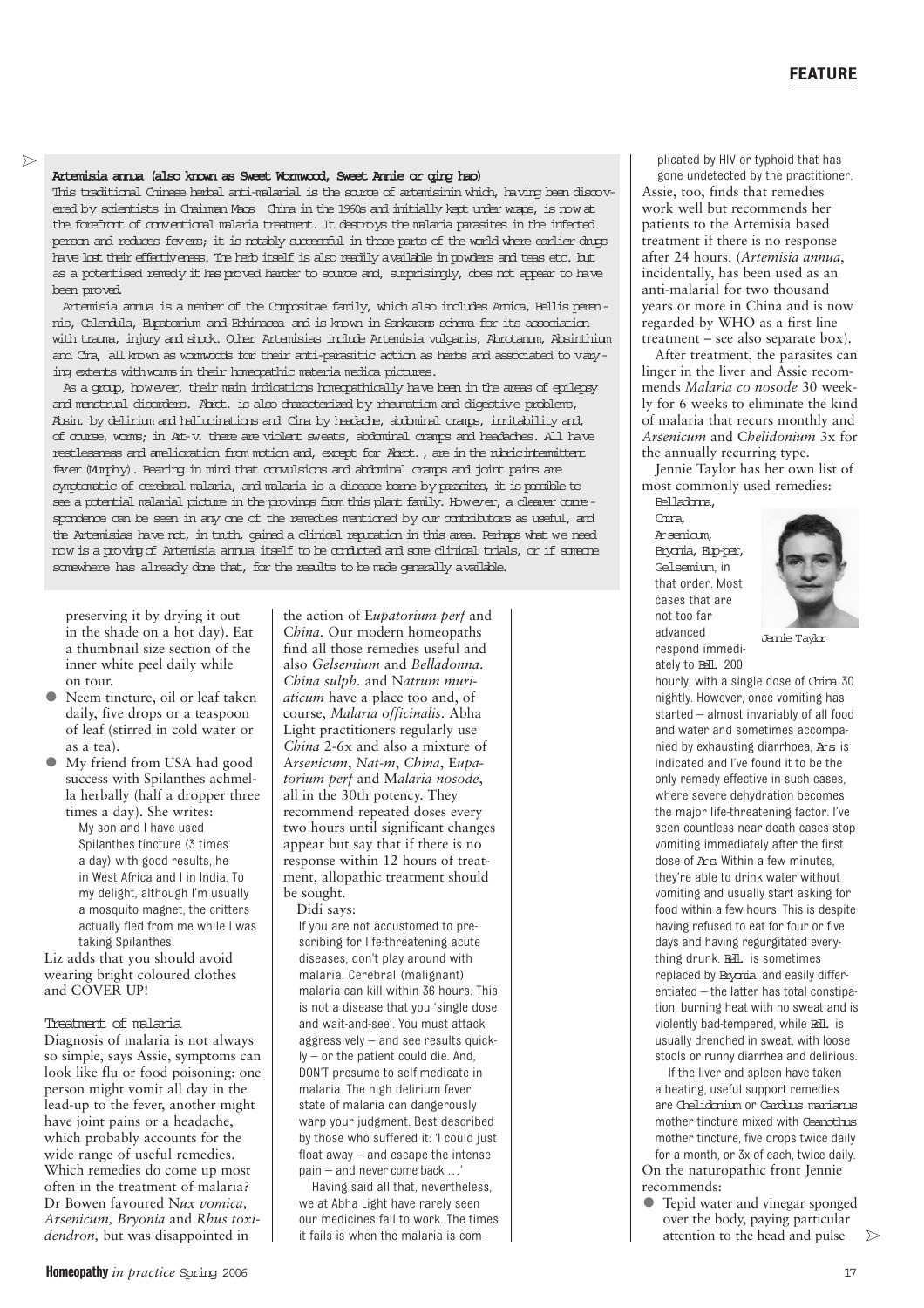$\overline{\phantom{0}}$ 

| FREQUENCY OF MALARIA (Malaria trial in Kenya, July 03 - Jan 05)<br>(For further explanation see box on opposite page) |                |                         |                       |              |               |                 |
|-----------------------------------------------------------------------------------------------------------------------|----------------|-------------------------|-----------------------|--------------|---------------|-----------------|
| <b>Sex</b>                                                                                                            | Age            | Within the<br>last year | $12 - 18$<br>mths ago | Life<br>time | Use of<br>net | <b>Comments</b> |
| m                                                                                                                     | 6m             |                         | no                    | none         | no            |                 |
| f                                                                                                                     | 3              | yes                     | no                    | 2x           | yes           |                 |
| f                                                                                                                     | 4              | yes                     | no                    | 2 x          | yes           |                 |
| m                                                                                                                     | 6              | NΚ                      | NΚ                    | NΚ           | no            |                 |
| m                                                                                                                     | 6              | NΚ                      | NΚ                    | NΚ           | no            | orphan          |
| m                                                                                                                     | $\overline{1}$ | no                      | no                    | none         | yes           |                 |
| f                                                                                                                     | 9              | no                      | yes                   | 2 x          | yes           |                 |
| m                                                                                                                     | 10             | no                      | no                    | 1x           | no            |                 |
| f                                                                                                                     | 13             | yes                     | no                    | 1 x          | no            |                 |
| m                                                                                                                     | 14             | no                      | no                    | 3x           | no            |                 |
| m                                                                                                                     | 16             | no                      | no                    | 3 x          | no            |                 |
| f                                                                                                                     | 17             | no                      | no                    | 4 x          | no            |                 |
| m                                                                                                                     | 19             | yes                     | no                    | 1x           | no            |                 |
| m                                                                                                                     | 19             | no                      | yes                   | yearly       | no            |                 |
| f                                                                                                                     | 23             | yes                     | no                    | 3 x          | no            |                 |
| m                                                                                                                     | 25             | yes                     | no                    | alt. years*  | no            |                 |
| m                                                                                                                     | 25             | yes                     | no                    | yearly       | no            |                 |
| m                                                                                                                     | 27             | no                      | yes                   | 1x           | no            |                 |
| m                                                                                                                     | 27             | no                      | no                    | 3 x          | no            |                 |
| m                                                                                                                     | 27             | yes                     | no                    | occasional   | no            |                 |
| m                                                                                                                     | 30             | yes                     | 2 x                   | 2 x year     | no            |                 |
| m                                                                                                                     | 30             | no                      | yes                   | yearly       | yes           |                 |
| m                                                                                                                     | $30+$          | no                      | no                    | none         | no            | $\star\star$    |
| m                                                                                                                     | 36             | no                      | yes                   | yearly       | no            |                 |
| f                                                                                                                     | 40             | no                      | yes                   | occasional   | no            |                 |
| m                                                                                                                     | 45             | no                      | no                    | 2x           | no            | diabetic        |
| m                                                                                                                     | 50             | yes                     | yes                   | yearly       | no            |                 |
| m                                                                                                                     | 50             | yes                     | no                    | often!       | no            |                 |
| f                                                                                                                     | $80 +$         | yes                     | no                    | occasional   | no            |                 |
| f                                                                                                                     | 55             | no                      | no                    | occasional   | yes           |                 |
| m                                                                                                                     | 57             | yes                     | no                    | occasional   | yes           |                 |
| f                                                                                                                     | 49             | no                      | yes                   | 4 x          | yes           |                 |
| f                                                                                                                     | 85             | yes                     | no                    | 7x           | yes           |                 |

\* Alternate years

\*\* Only suspected case of malaria, not verified by a blood test. The patient had not had malaria before in his lifetime. The patient recovered in a matter of hours. Unlikely to be malaria. NK: Information unknown

points, the liver and spleen and the kidney area. It's very important to use tepid, not cold water which can be too much of a shock to a burning-hot body. Even with tepid water, the patient will start at the contact of the cloth and it can be extremely painful for them, however gentle you try to be.

- Four lemons halved and boiled in their peels for 10 minutes, with the resulting juice mixed with strong, sweet coffee.
- Papaya leaf tea.<br>• Schwennes tonic
- Schweppes tonic water! Not exactly naturopathic, but damned effective and – speak-

ing personally – the only thing that doesn't taste disgusting during a bout of malaria. Jennie also reports success with homeopathic treatment of malaria generally:

This month, 61 cases, no deaths. Only one patient (a one-year-old baby) had to come back after the first consultation due to lack of improvement. It emerged then that the mother was combining the remedies with allopathic medicines – cough syrups and a green gunk smeared in the baby's mouth that I've never seen before and remains a mystery. It was only the green gunk that alerted me to this problem.

I've had hundreds of cases of chronic malaria over the last two or so years – usually suppressed with anti-malaria injections – and all those I've been able to follow have experienced great improvement.

All our practitioners found that malaria responds well in the acute phase, the chronic state proving more difficult, often being complicated by other diseases, poor living conditions, re-infection etc. All will use support remedies for the liver and the spleen (generally recommending *Chelidonium* and *Cean.*). Of the non-homeopathic treatments for prophylaxis and treatment of acute and chronic states, Neem tea was strongly recommended by the two Kenya practitioners.

Assie carried out a survey on the effectiveness of *Malaria co nosode* in Kenya between July 03 and January 05 (see boxes on pages 18 and 19) and is planning to do further



Assie Pittendrigh

research into the effectiveness of the prophylaxis of homeopathy. She is working in the Great Lakes region of Africa, teaching homeopathy to local nurses and doctors who run charity clinics in the region. The project began at the end of January 2006 and has two purposes:

- 1) To introduce homeopathy for First Aid and Acute Diseases (her quick reference guide is being translated into the required language).
- 2) To run a professional clinical trial to test the effectiveness of malarial prophylaxis using homeopathy. The exact format of the trial will be agreed with the medical staff and this information will be made available as soon as is feasible.

As with all killer diseases, susceptibility is all-important and those who are poorly nourished and living in poverty are especially vulnerable. Malaria can still occur in industrialised